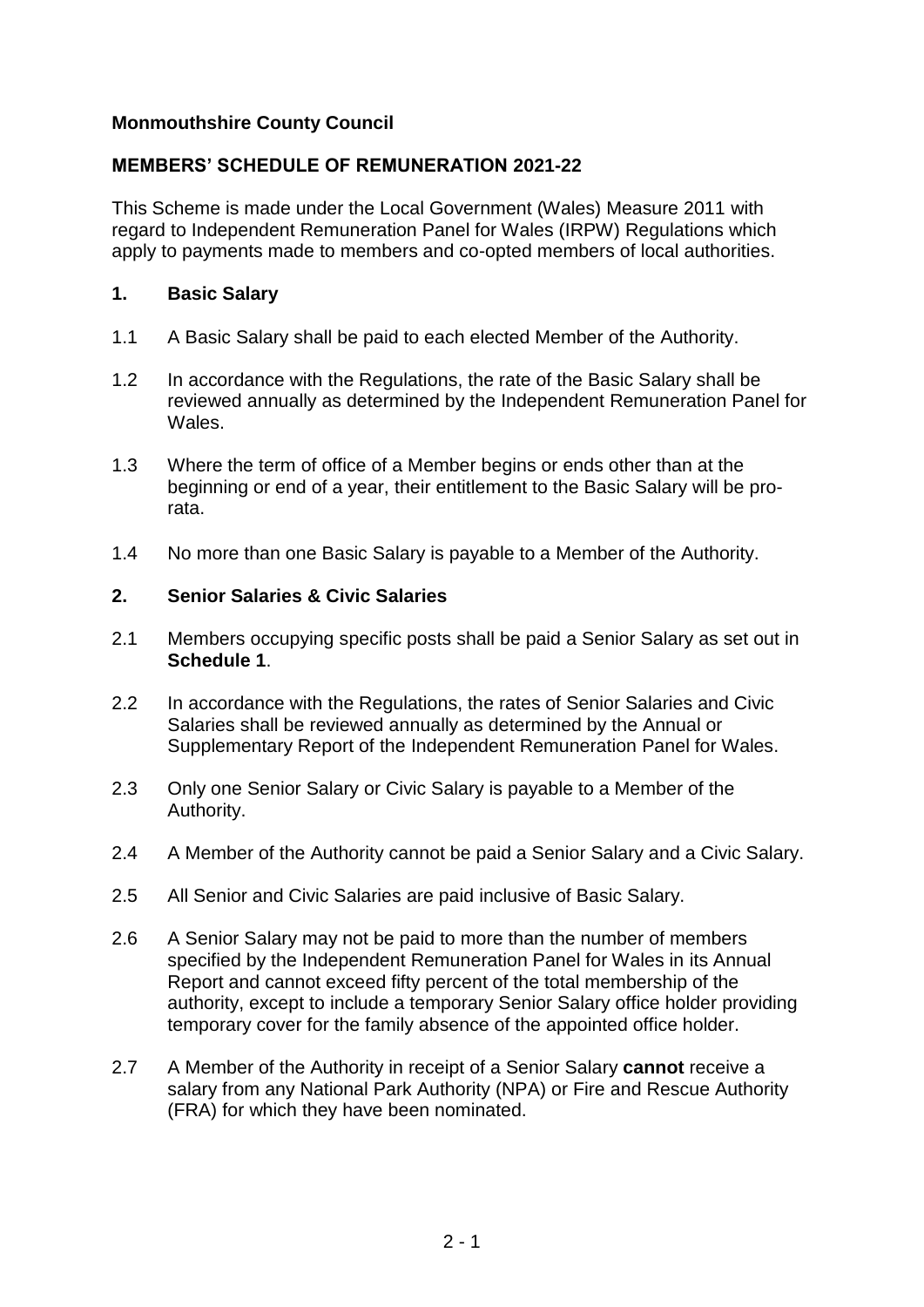2.8 Where the term of Senior Salary or Civic Salary of a Member begins or ends other than at the beginning or end of a year, their entitlement to the Salary will be pro-rata.

## **3. Election to Forgo Entitlement to Allowance**

3.1 A Member may, by notice in writing delivered to the Proper Officer of the authority, personally elect to forgo any part of their entitlement to any salary, allowance or fee payable under this Scheme from the date set out in the notice.

## **4. Suspension of a Member**

- 4.1 Where a Member of the Authority is suspended or partially suspended from their responsibilities or duties as a Member of the Authority in accordance with Part III of the Local Government Act 2000 (Conduct of Members), or regulations made under the Act, the part of the Basic Salary payable to them in respect of that period for which they are suspended will be withheld by the Authority (Section 155 (1) of the Measure).
- 4.2 Where a Member in receipt of a Senior Salary is suspended or partially suspended from being a Member of the Authority in accordance with Part III of the Local Government Act 2000 (Conduct of Members), or regulations made under the Act, the Authority must not make payments of the Member's Senior Salary for the duration of the suspension (Section 155 (1) of the Measure). If the partial suspension relates only to the specific responsibility element of the payment, the Member may retain the Basic Salary.

## **5. Repayment of salaries, allowances or fees**

- 5.1 Where payment of any salary, allowance or fee has been made to a Member of the Authority or Co-opted Member in respect of any period during which the Member concerned:
	- (a) is suspended or partially suspended from that Member's or Co-opted Member's duties or responsibilities in accordance with Part 3 of the 2000 Act or regulations made under that Act;
	- (b) ceases to be a Member of the Authority or Co-opted Member; or
	- (c) is in any other way not entitled to receive a salary, allowance or fee in respect of that period,

The Authority will require that such part of the allowance as relates to any such period be repaid.

## **6. Payments**

6.1 Payments of all allowances will be made by the Payroll Manager by direct bank credit in instalments of one-twelfth of the Member's annual entitlement on 20th of the month.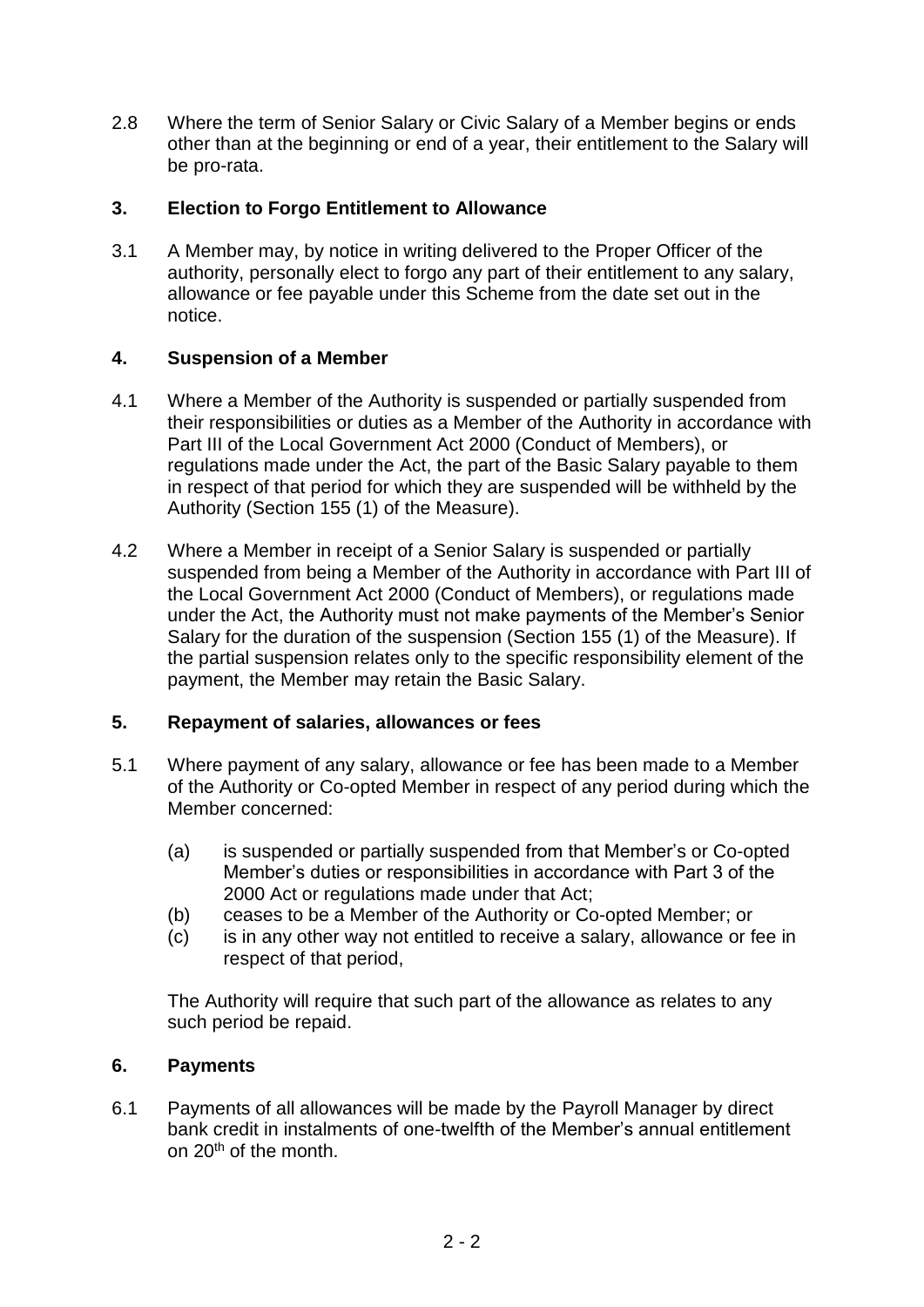- 6.2 Where payment has resulted in a Member receiving more than their entitlement to salaries, allowances or fees the Authority will require that such part that is overpayment be repaid.
- 6.3 All payments are subject to the appropriate tax and National Insurance deductions.

## **7. Contribution towards Costs of Care and Personal Assistance**

- 7.1 Contribution towards Costs of Care and Personal Assistance shall be paid to a Member or Co-opted Member, who has caring responsibility for dependent children or adults, or a personal care requirement, provided the Member incurs expenses in the provision of such care whilst undertaking 'approved' council duties.
- 7.2 Contribution towards Costs of Care and Personal Assistance applies in respect of a dependant under 16 years of age, or a minor or adult who normally lives with the member as part of their family and who cannot be left unsupervised for whom the Member or Co-opted Member can show that care is required. If a Member or Co-opted Member has more than one dependant the Member may claim more than one allowance, provided the Member can demonstrate a need to make separate arrangements for care.
- 7.3 Eligible Members may claim contribution towards costs of care and personal assistance for actual and receipted costs as set out in **Schedule 1**. All claims for the contribution towards costs of care and personal assistance should be made in writing to Democratic Services detailing times, dates and reasons for claim. Receipts are required for both informal and formal care arrangements.

## **8. Family Absence**

- 8.1 Members are entitled under the provisions of the Family Absence for Members of Local Authorities (Wales) Regulations 2013 to a period of family absence, during which if they satisfy the prescribed conditions they are entitled to be absent from authority meetings.
- 8.2 When taking family absence Members are entitled to retain a basic salary irrespective of their attendance record immediately preceding the commencement of the family absence.
- 8.3 Should a senior salary holder be eligible for family absence they will be able to continue to receive their senior salary for the duration of the absence.
- 8.4 If the authority agrees that it is necessary to make a substitute appointment to cover the family absence of a senior salary holder the Member substituting will be eligible if the authority so decides to be paid a senior salary.
- 8.5 If the paid substitution results in the authority exceeding its maximum number of senior salaries, an addition to the maximum will be allowed for the duration of the substitution.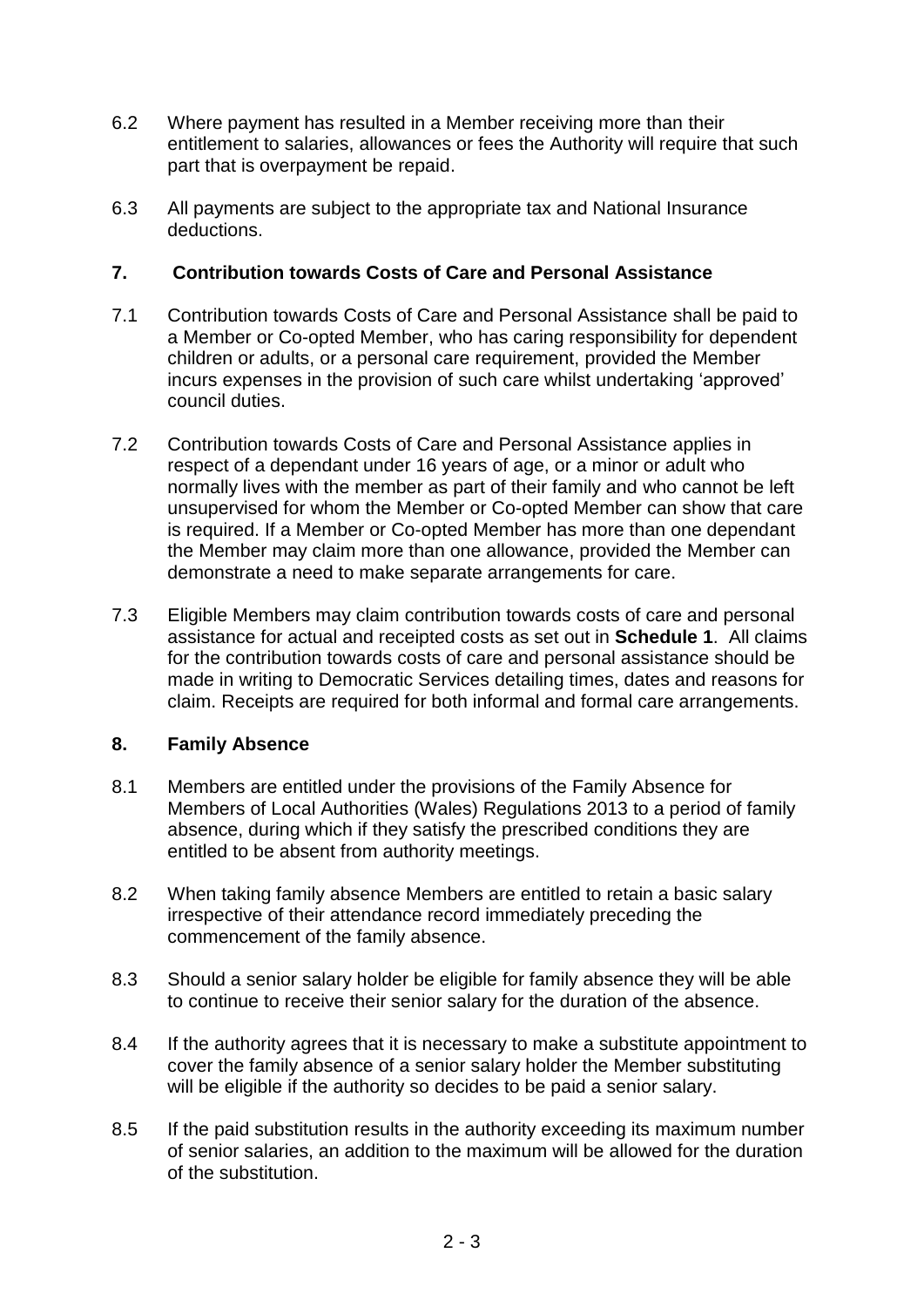## **9. Co-optees' payments**

- 9.1 A daily fee (with a provision for half day payments) shall be paid to Co-optees, provided they are statutory Co-optees with voting rights.
- 9.2 Payments will take into consideration travelling time to and from the place of the meeting, reasonable time for pre meeting preparation and length of meeting (up to the maximum of the daily rate).
- 9.3 The Monitoring Officer is designated as the "appropriate officer" and will determine preparation time, travelling time and length of meeting, the fee will be paid on the basis of this determination.
- 9.4 The Monitoring Officer can determine in advance whether a meeting is programmed for a full day and the fee will be paid on the basis of this determination even if the meeting finishes before four hours has elapsed.
- 9.5 A half day meeting is defined as up to 4 hours.
- 9.6 A full day meeting is defined as over 4 hours.
- 9.7 The daily and half day fee for the Chairpersons of the Standards Committee and Audit Committee, as determined by the Independent Remuneration Panel for Wales, is set out in **Schedule 1**.
- 9.8 The daily and half day fee for other statutory Co-optees with voting rights, as determined by the Independent Remuneration Panel for Wales, is set out in **Schedule 1**.

### **10. Travel and Subsistence Allowances**

### 10.1 **General Principles**

- 10.2 Members and Co-opted Members are entitled to claim travelling expenses when travelling on the Authority's business for 'approved duties' as set out in **Schedule 2.** Where Members travel on the Authority's business they are expected to travel by the most cost effective means. In assessing cost effectiveness regard will be given to journey time. A Member who does not travel by the most cost effective means may have their claim abated by an appropriate amount.
- 10.3 Where possible Members should share transport.
- 10.4 The distance claimed for mileage should be the shortest reasonable journey by road from the point of departure to the point at which the duty is performed, and similarly from the duty point to the place of return.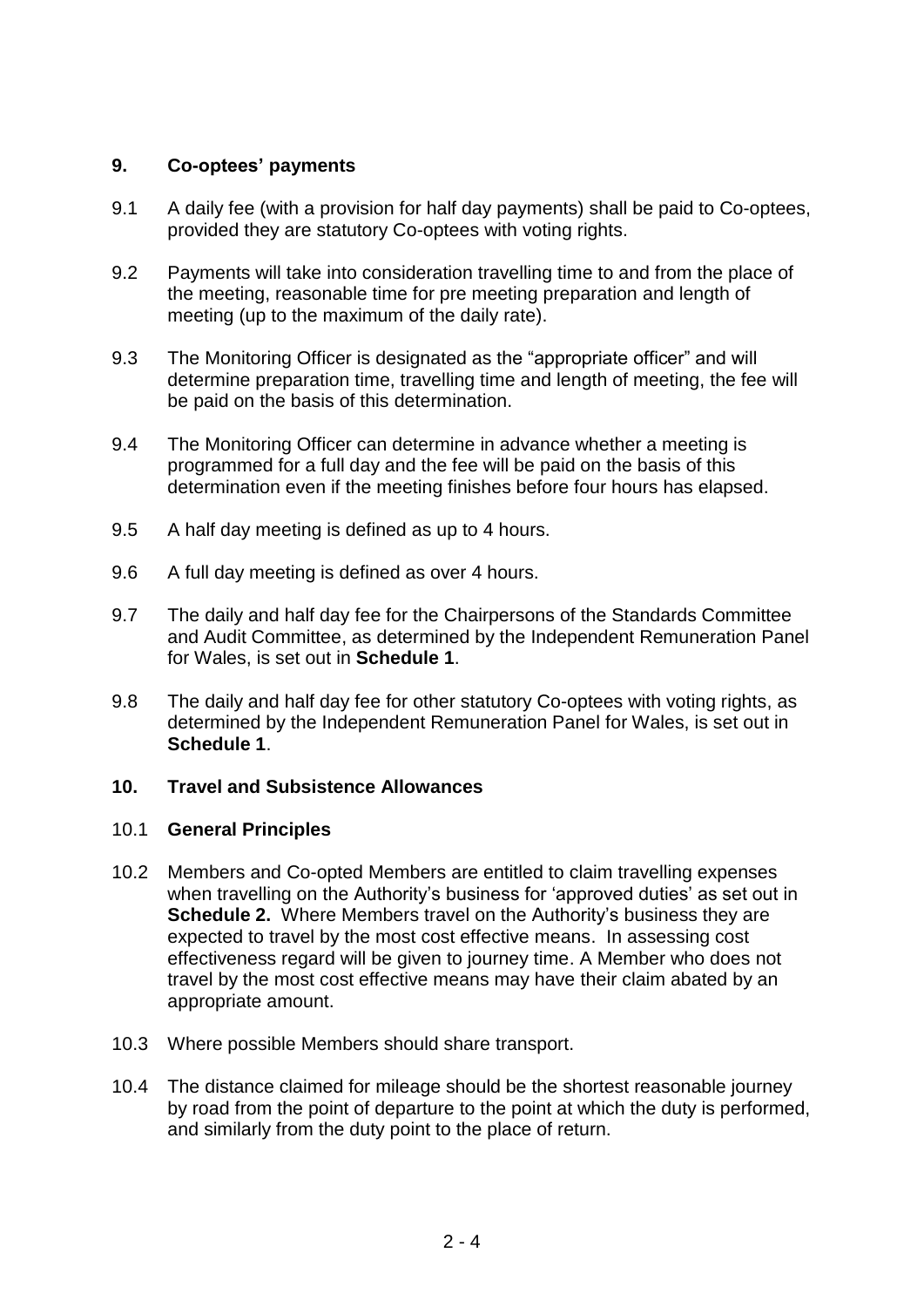- 10.5 The rates of Members' Travel and Subsistence Allowances are set out in **Schedule 3** and are subject to annual review by the Independent Remuneration Panel for Wales.
- 10.6 Where a Member is suspended or partially suspended from their responsibilities or duties as a Member of the Authority in accordance with Part III of the Local Government Act 2000 (Conduct of Members), or regulations made under the Act, any travel and subsistence allowances payable to them in respect of that period for which they are suspended or partially suspended must be withheld by the Authority.

## **11. Travel by Private Vehicle**

- 11.1 The Independent Remuneration Panel for Wales has determined that the maximum travel rates payable should be the rates set out by Her Majesty's Revenue & Customs for the use of private cars, motor cycles and pedal cycles plus any passenger supplement.
- 11.2 The mileage rates for private vehicles as determined by the Independent Remuneration Panel for Wales are set out in **Schedule 3.**
- 11.3 Where a Member makes use of their private vehicle for approved duty purposes, the vehicle must be insured for business use. Proof of appropriate insurance must be provided to the Authority on request.

## **12. Travel by Public Transport**

### 12.1 **Rail or Coach Travel**

Unless otherwise authorised rail tickets will be second-class.

Democratic Services will purchase requisite rail and coach tickets for Members in advance of journeys. In the unlikely event that a Member needs to purchase a ticket directly, payment will be reimbursed upon production of the used ticket and or a receipt.

## 12.2 **Taxi Fares**

Taxi fares will only be reimbursed where their use has been authorised for cases of urgency, where no public transport is reasonably available, or a Member has a particular personal need. Re-imbursement will be upon receipt only.

### 12.4 **Other Travel Expenses**

Members are entitled to reimbursement of toll fees, parking fees, overnight garaging and other necessary travel associated expenses. Re-imbursement will be upon receipt only.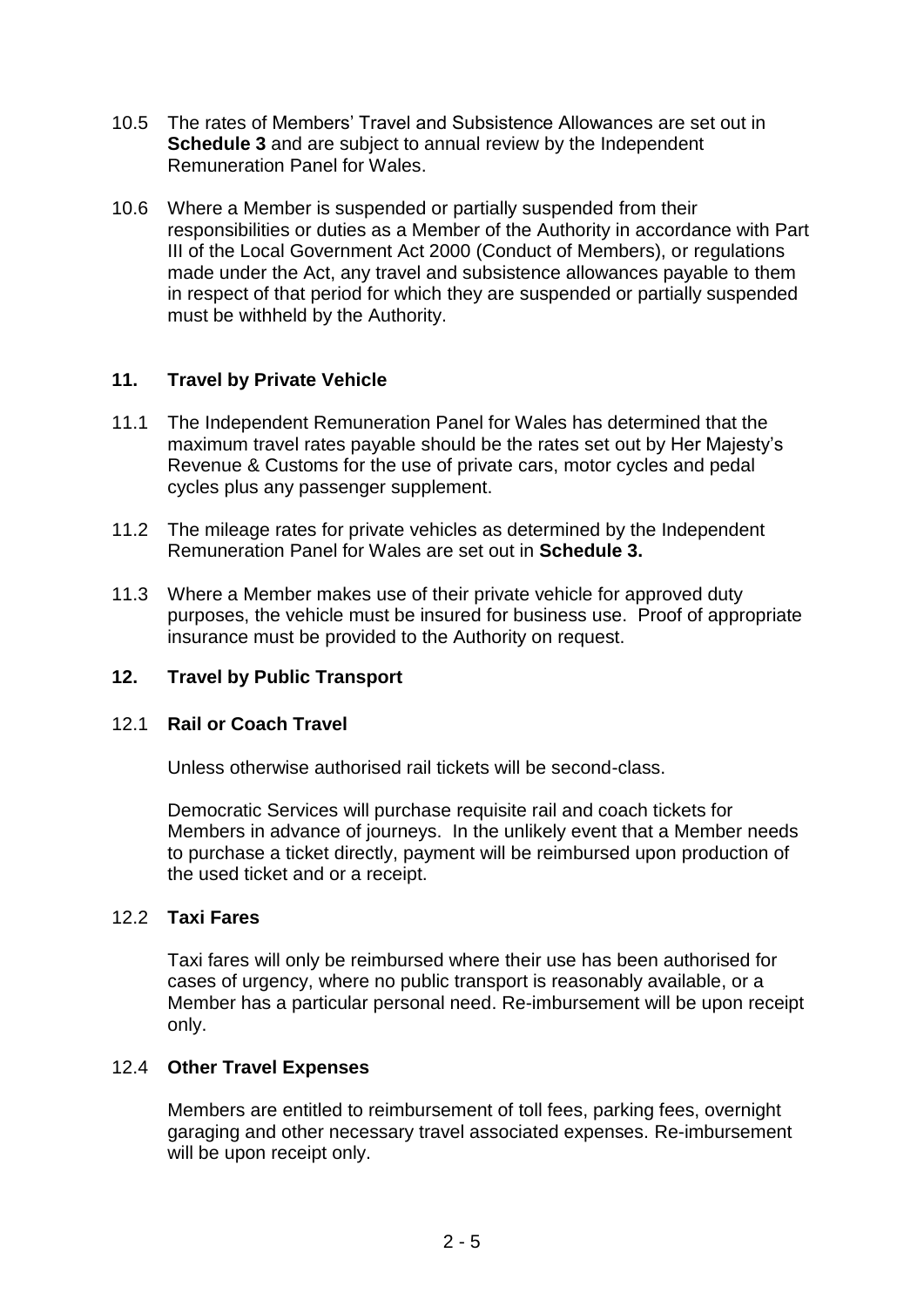## **13. Overnight Accommodation**

- 13.1 Overnight stays will only be permitted where the Authority's business extends to two days or more, or the venue is at such a distance that early morning or late night travel would be unreasonable. All overnight stays must receive prior authorisation from the Head of Democratic Services.
- 13.2 Overnight accommodation will be booked by Democratic Services. Wherever possible the overnight accommodation will be pre-paid or invoiced.
- 13.3 Direct booking of overnight accommodation by a Member will only be permitted in the event of an emergency. Reimbursement will only be made upon the production of a receipt and will be at a level deemed reasonable and not in excess of the rates set out in **Schedule 3**.

## **14 Subsistence Allowance**

- 14.1 The day subsistence rate to meet the costs of meals and refreshments in connection with approved duties (including breakfast when not provided as part of overnight accommodation) is set out in **Schedule 3**. The maximum daily rate covers a 24 hour period and can be claimed for any meal that is relevant, providing such a claim is supported by receipt(s)
- 14. 2 No provision is made for subsistence claims within the Authority.

### **15. Claims and Payments**

- 15.1 A claim for travel and subsistence allowances must be made in writing by the payroll deadline for the calendar month in which entitlement to allowances arises and must be accompanied by the relevant receipts.
- 15.2 Allowances will be paid by the Payroll Manager by direct bank credit

## **16. Pensions**

16.1 The Authority shall enable its Members who are eligible to join the Local Government Pension Scheme.

### **17 Supporting the work of Authority Members**

- 17.1 The Independent Remuneration Panel for Wales expects Members to be provided with adequate support to carry out their duties and that the support provided should take account of the specific needs of individual Members. The Authority's Democratic Services Committee is required to review the level of support provided to Members and should take proposals for reasonable support to the full council.
- 17.2 All elected Members and Co-opted Members should be provided with adequate telephone, email and internet facilities to give electronic access to appropriate information.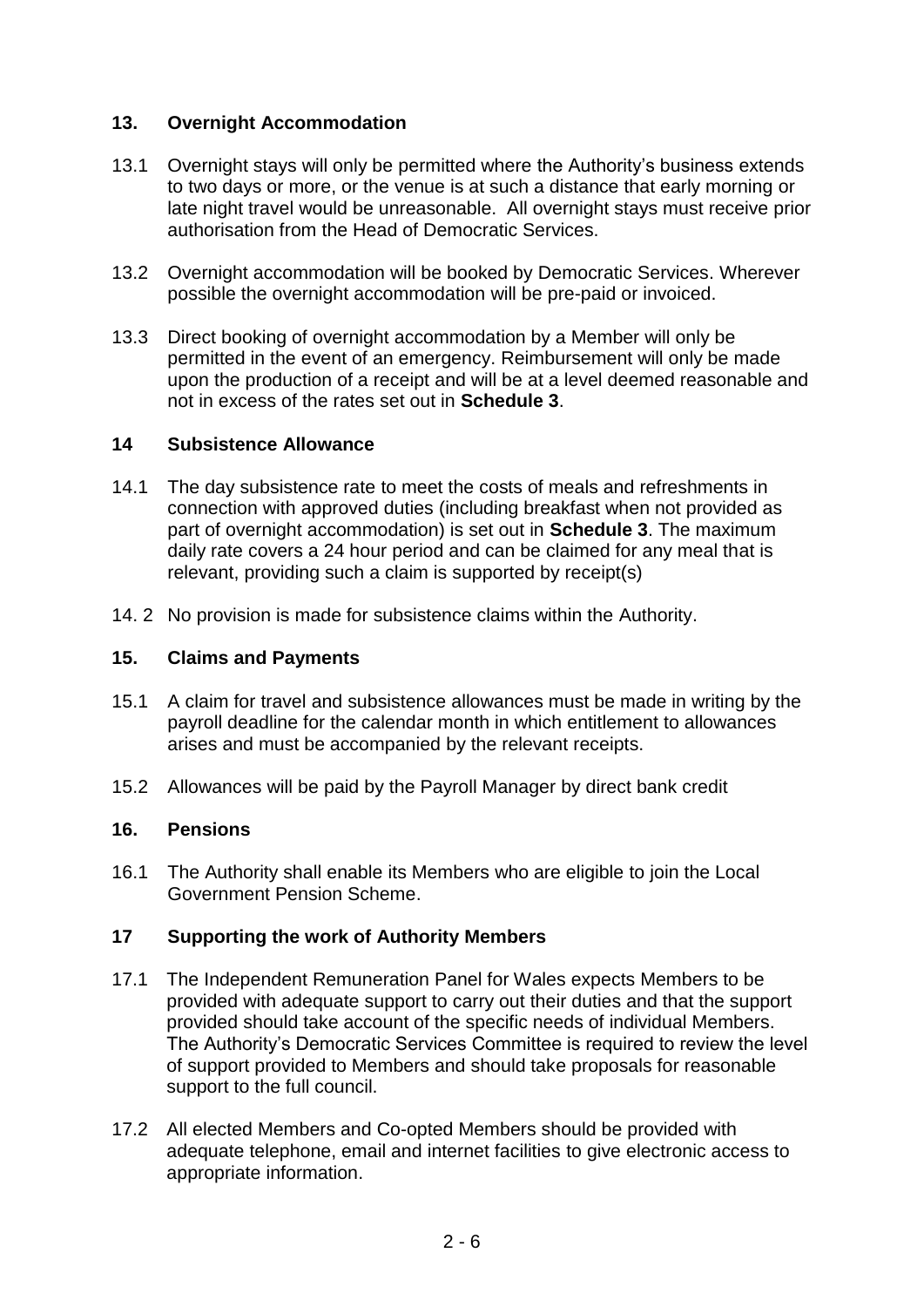17.3 Such support should be without cost to any Member. Deductions must not be made from Members' salaries as a contribution towards the cost of support which the Authority has decided is necessary for the effectiveness and or efficiency of Members.

## **18 Compliance**

18.1 In accordance with the Regulations, the Authority must comply with the requirements of Independent Remuneration Panel for Wales in respect of the monitoring and publication of payments made to Members and Co-opted Members as set out in **Schedule 4.**

**Members and Co-opted Members are reminded that expense claims are subject to both internal and external audit.**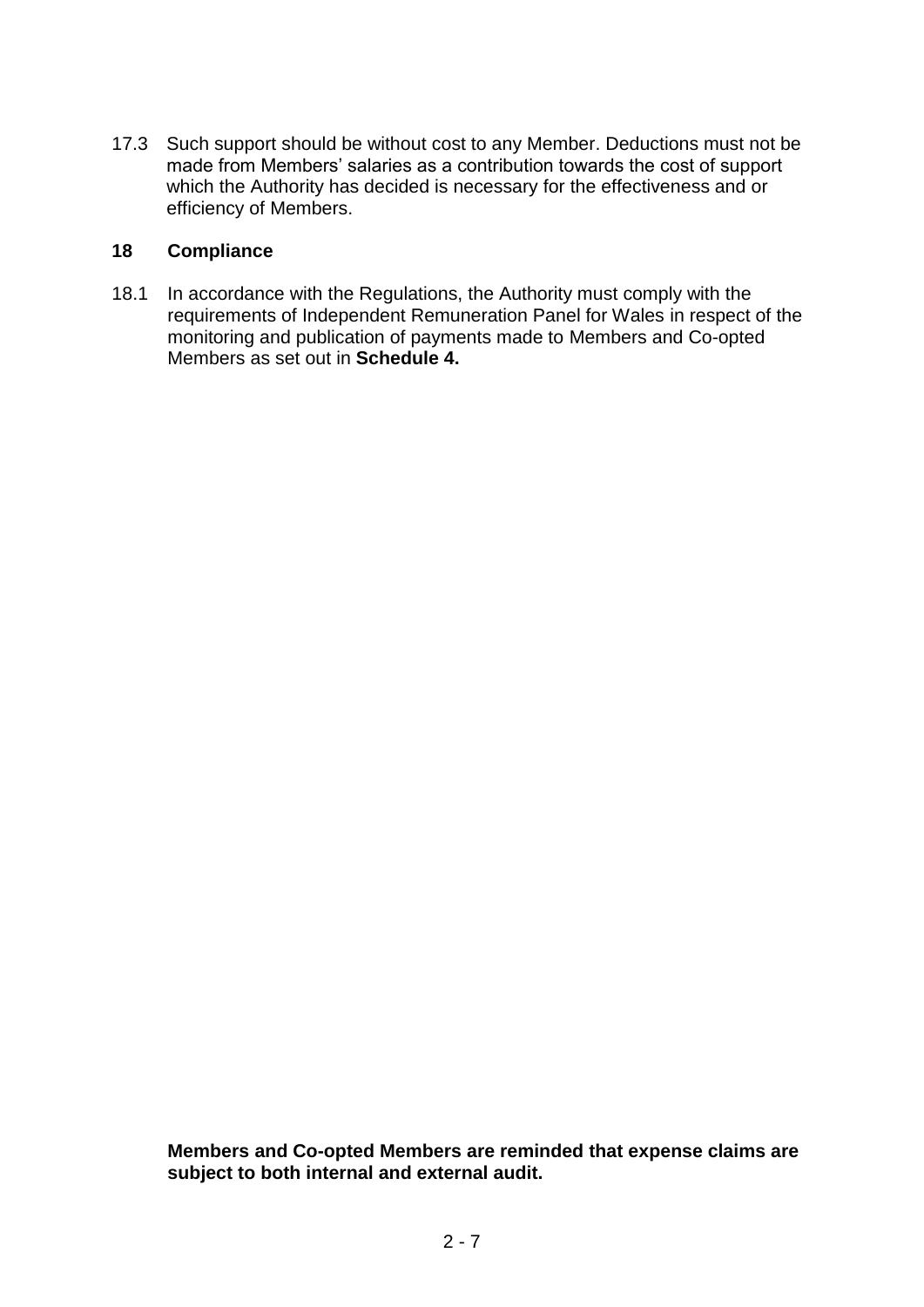# **SCHEDULE 1**

# **SCHEDULE OF REMUNERATION 2021-22**

| <b>MEMBERS ENTITLED TO BASIC SALARY</b>                              | <b>ANNUAL</b><br><b>AMOUNT OF</b><br><b>BASIC</b><br><b>SALARY</b> |
|----------------------------------------------------------------------|--------------------------------------------------------------------|
| The following named elected members of the authority<br>1. J. Becker |                                                                    |
| 2. D. Blakebrough                                                    |                                                                    |
| 3. L. Brown                                                          |                                                                    |
| 4. P. Clarke                                                         |                                                                    |
| 5. A. Davies                                                         |                                                                    |
| 6. A. Easson                                                         |                                                                    |
| 7. C. Edwards                                                        |                                                                    |
| 8. P. Fox                                                            |                                                                    |
| 9. M. Groucutt                                                       |                                                                    |
| 10.L. Guppy                                                          |                                                                    |
| 11.R. Harris                                                         |                                                                    |
| 12.R. Higginson                                                      | £14,368                                                            |
| 13.G. Howard                                                         |                                                                    |
| 14.D. H. Jones<br>15.L. Jones                                        |                                                                    |
| 16. S. B. Jones                                                      |                                                                    |
| 17.M. Lane                                                           |                                                                    |
| 18.M. Powell                                                         |                                                                    |
| 19.R. Roden                                                          |                                                                    |
| 20.V. Smith                                                          |                                                                    |
| 21.B. Strong                                                         |                                                                    |
| 22.F. Taylor                                                         |                                                                    |
| 23.J. Watkins                                                        |                                                                    |
| 24.A. Watts                                                          |                                                                    |
| 25.K. Williams                                                       |                                                                    |

|             | <b>SENIOR SALARIES ENTITLEMENTS</b><br>(includes basic salary) |               | <b>ANNUAL</b><br><b>AMOUNT OF</b><br><b>SENIOR</b><br><b>SALARY</b> |
|-------------|----------------------------------------------------------------|---------------|---------------------------------------------------------------------|
|             | <b>ROLE</b>                                                    | <b>MEMBER</b> |                                                                     |
| 1.          | Leader – Whole Authority Strategy and<br><b>Direction</b>      | R. John       | £44,921                                                             |
| 2.          | Deputy Leader - Economy                                        | S. Jones      | £29,762                                                             |
| 3.          | Deputy Leader - Governance & Strategic<br>Planning             | R. Greenland  | £29,762                                                             |
| $\mathbf 4$ | <b>Cabinet Member - Education</b>                              | P. Pavia      | £27,741                                                             |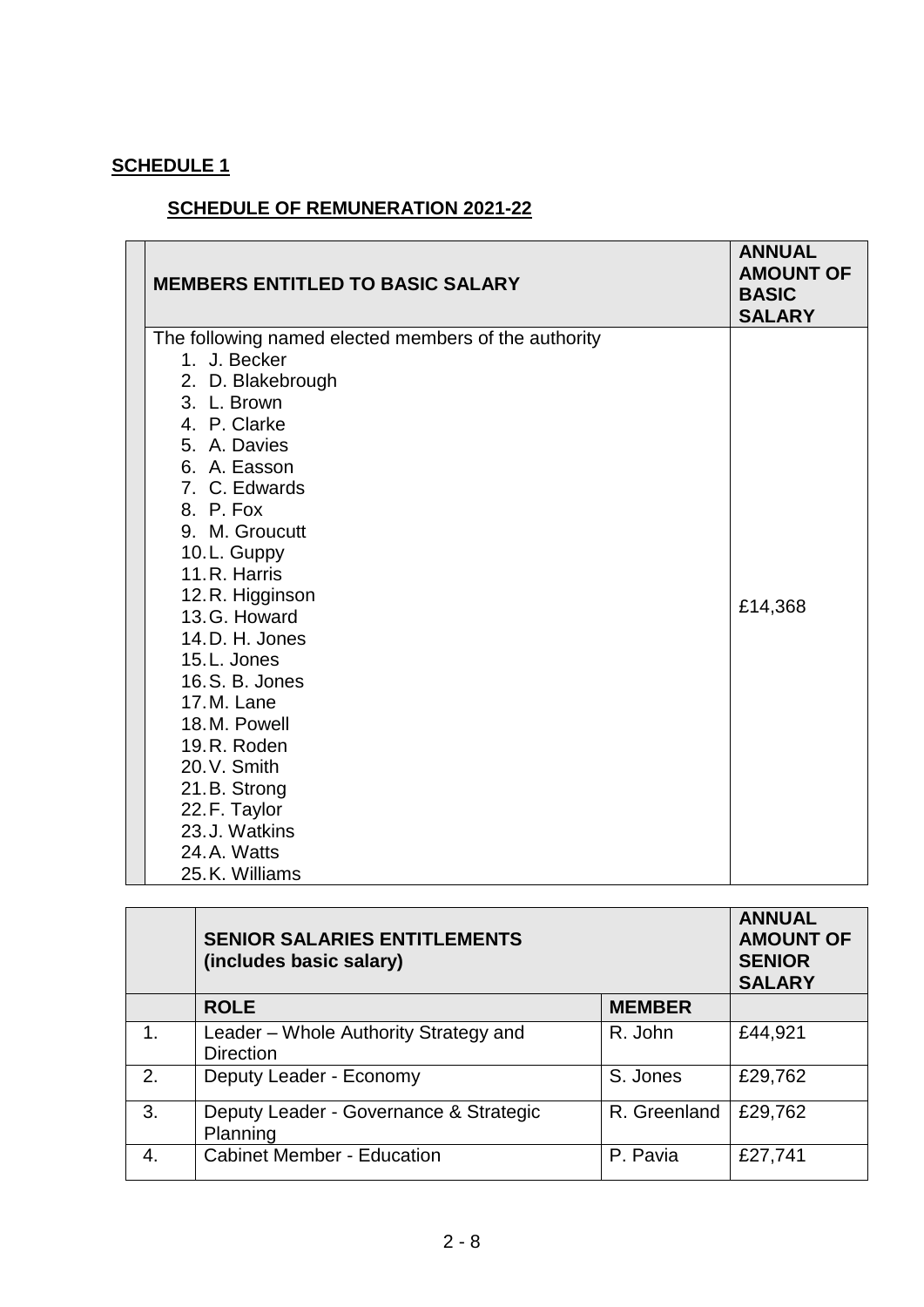|                                                                                  | <b>SENIOR SALARIES ENTITLEMENTS</b><br>(includes basic salary)     |                 | <b>ANNUAL</b><br><b>AMOUNT OF</b><br><b>SENIOR</b><br><b>SALARY</b> |
|----------------------------------------------------------------------------------|--------------------------------------------------------------------|-----------------|---------------------------------------------------------------------|
|                                                                                  | <b>ROLE</b>                                                        | <b>MEMBER</b>   |                                                                     |
| 5.                                                                               | Cabinet Member - Social Care, Safeguarding<br>& Health             | P. Jones        | £27,741                                                             |
| 6.                                                                               | Cabinet Member - Community Wellbeing &<br><b>Social Justice</b>    | L. Dymock       | £27,741                                                             |
| 7.                                                                               | Cabinet Member - Infrastructure &<br><b>Neighbourhood Services</b> | J. Pratt        | £27,741                                                             |
| 8.                                                                               | <b>Cabinet Member - Resources</b>                                  | P. Murphy       | £27,741                                                             |
| 9.                                                                               | <b>Chairperson of Adults Select Committee</b>                      | S, Howarth      | £23,161                                                             |
| 10.                                                                              | Chairperson of Children & Young People<br><b>Select Committee</b>  | T. Thomas       | £23,161                                                             |
| 11.                                                                              | Chairperson of Economy & Development<br><b>Select Committee</b>    | P. Jordan       | £23,161                                                             |
| 12.                                                                              | Chairperson of Strong Communities Select<br>Committee              | S.<br>Woodhouse | £23,161                                                             |
| 13.                                                                              | <b>Chairperson of Licensing Committee</b>                          | J. Treharne     | £23,161                                                             |
| 14.                                                                              | <b>Chairperson of Democratic Services</b><br>Committee             | D. Evans        | £23,161                                                             |
| 15.                                                                              | <b>Chairperson of Planning Committee</b>                           | R. Edwards      | £23,161                                                             |
| 16.                                                                              | Leader of The Largest Opposition Group                             | D. Batrouni     | £23,161                                                             |
| A maximum of 17 senior salaries for Monmouthshire County Council may be paid and |                                                                    |                 |                                                                     |
| this has not been exceeded.                                                      |                                                                    |                 |                                                                     |

| <b>ENTITLEMENT TO CIVIC SALARIES</b> | <b>ANNUAL</b><br><b>AMOUNT OF</b> |                               |
|--------------------------------------|-----------------------------------|-------------------------------|
| <b>ROLE</b>                          | <b>MEMBER</b>                     | <b>CIVIC</b><br><b>SALARY</b> |
| Civic Head (Chair)                   | M. Feakins                        | £23,161                       |
| Deputy Civic Head (Vice Chair)       | A. Webb                           | £18,108                       |

| <b>ENTITLEMENT AS STATUTORY CO-OPTEES</b>      | <b>AMOUNT OF</b><br><b>CO-OPTEES</b> |                                                 |
|------------------------------------------------|--------------------------------------|-------------------------------------------------|
| <b>ROLE</b>                                    | <b>MEMBER</b>                        | <b>ALLOWANCES</b>                               |
| <b>Chairperson Of Standards Committee</b>      | R. Stow                              | £268 Daily Fee<br>£134 $\frac{1}{2}$ Day<br>Fee |
| Chairperson of Governance & Audit<br>Committee | P. White                             | £268 Daily Fee<br>£134 1/2 Day<br>Fee           |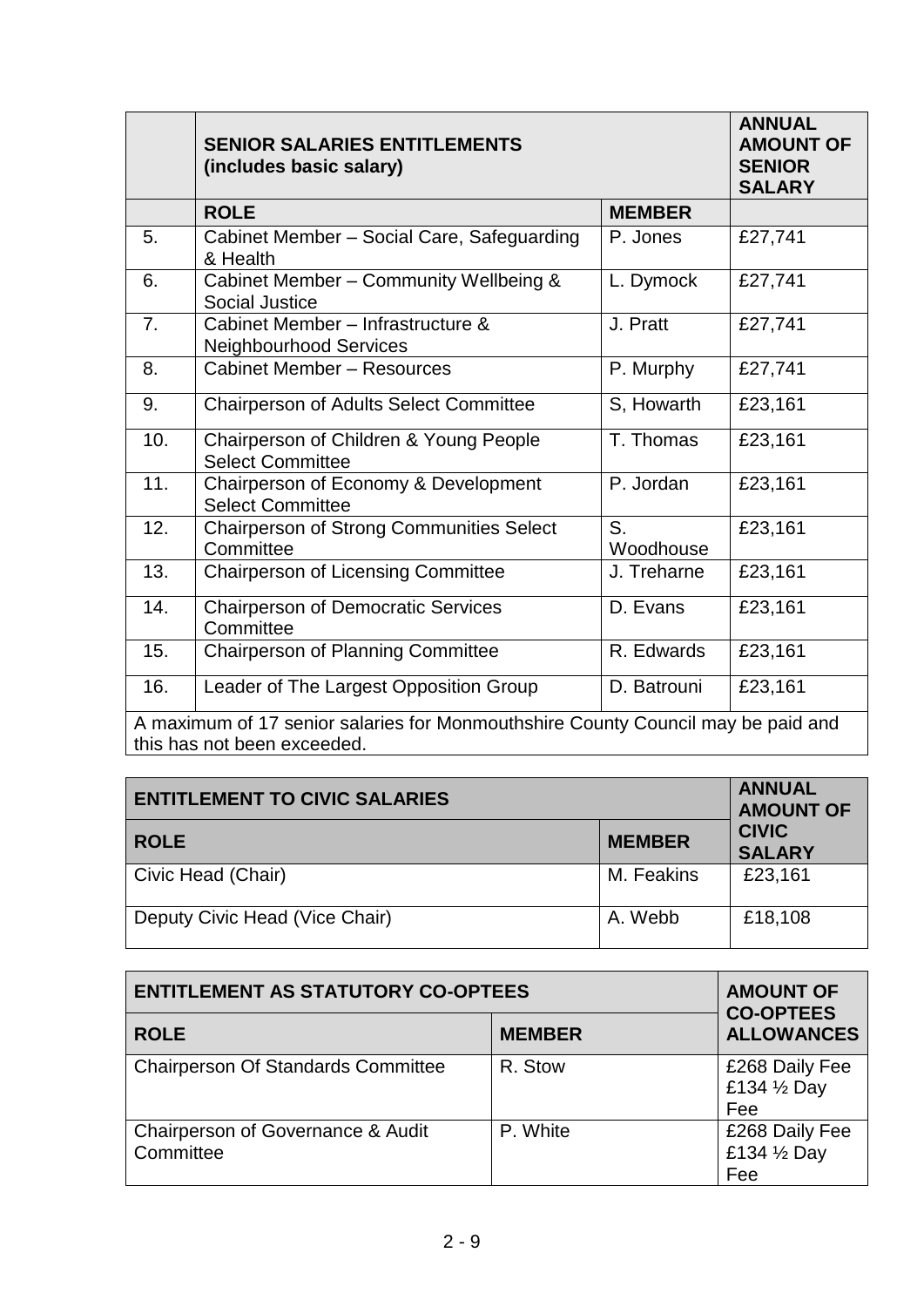| <b>ENTITLEMENT AS STATUTORY CO-OPTEES</b>                                                                                                      | <b>AMOUNT OF</b><br><b>CO-OPTEES</b>                                                                                                              |                                                 |
|------------------------------------------------------------------------------------------------------------------------------------------------|---------------------------------------------------------------------------------------------------------------------------------------------------|-------------------------------------------------|
| <b>ROLE</b>                                                                                                                                    | <b>MEMBER</b>                                                                                                                                     | <b>ALLOWANCES</b>                               |
| <b>Statutory Co-optees - Standards</b><br>Committee, Education OVSC Committee,<br>Audit Committee, Crime and Disorder<br><b>OVSC</b>           | Standards:<br>• R. Williams Flew<br>P. Easy<br>$\bullet$<br>R. McGonigle<br>$\bullet$<br>I Cameron<br>$\bullet$<br>Scrutiny<br>$\bullet$ E Thomas | £210 Daily Fee<br>£105 $\frac{1}{2}$ Day<br>Fee |
| <b>Statutory Co-optees -ordinary members</b><br>of Standards Committee who also chair<br><b>Standards Committees for Community</b><br>Councils |                                                                                                                                                   | £238 Daily Fee<br>£119 1/2 Day<br>Fee           |

| Contribution towards costs of care and personal assistance                                                                                      |  |
|-------------------------------------------------------------------------------------------------------------------------------------------------|--|
| All Members                                                                                                                                     |  |
| • Formal (registered with Care Inspectorate Wales) care costs to be paid as evidenced.                                                          |  |
| Informal (unregistered) care costs to be paid up to a maximum rate equivalent to the<br>Real UK Living Wage at the time the costs are incurred. |  |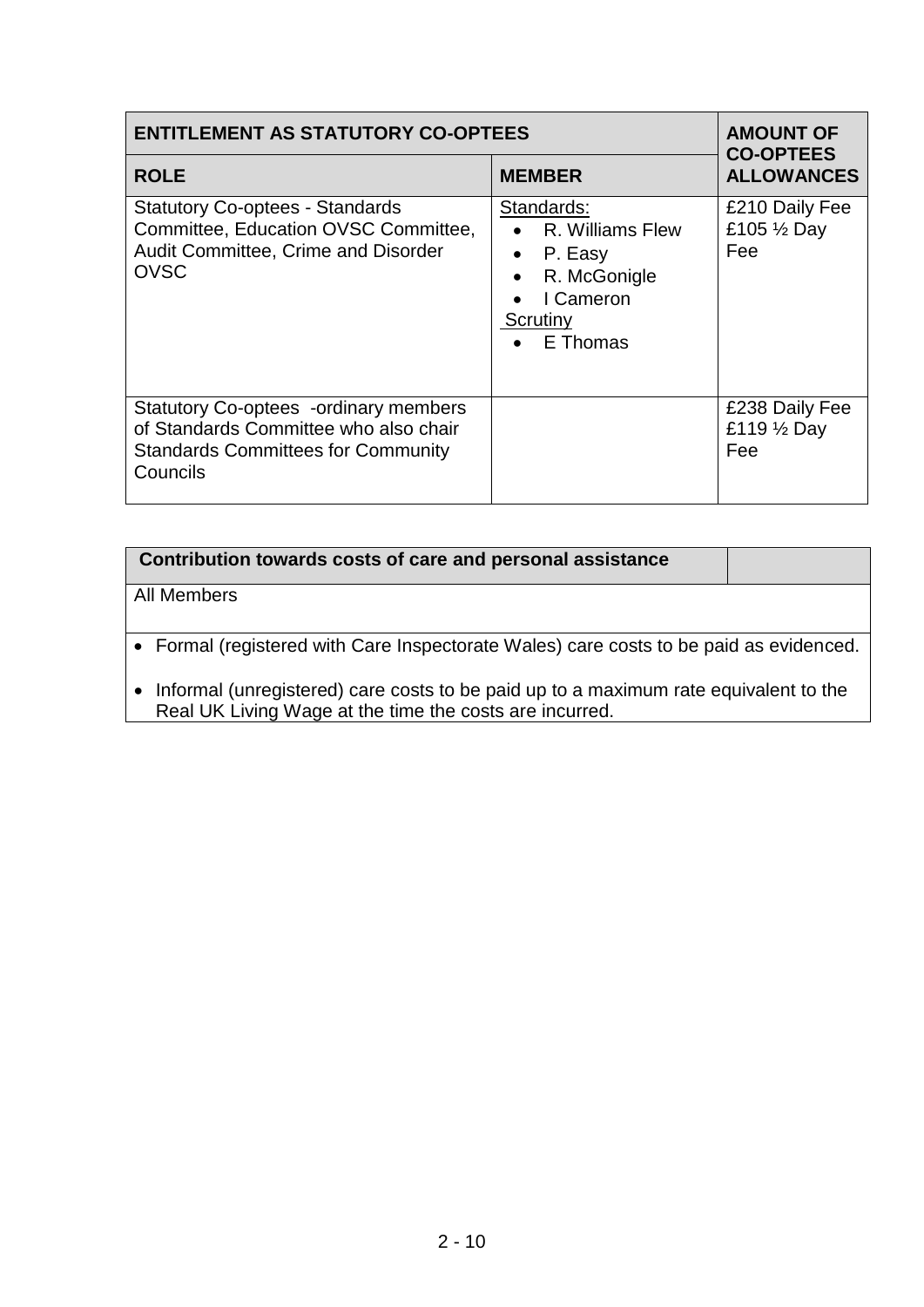## **SCHEDULE 2**

## **Approved duties**: -

- attendance at a meeting of the Authority or of any committee of the Authority or of any body to which the Authority makes appointments or nominations or of any committee of such a body;
- attendance at a meeting of any association of authorities of which the Authority is a member;
- attendance at any other meeting the holding of which is authorised by the Authority or by a committee of the Authority or by a joint committee of the Authority and one or more other Authorities;
- a duty undertaken for the purpose of or in connection with the discharge of the functions of Cabinet:
- a duty undertaken in pursuance of a standing order which requires a Member or Members to be present when tender documents are opened;
- a duty undertaken in connection with the discharge of any function of the Authority which empowers or requires the Authority to inspect or authorise the inspection of premises;
- attendance at any training or developmental event approved by the Authority or its Cabinet;

## **SCHEDULE 3**

#### **Mileage Rates**

| All sizes of private motor vehicle<br>Up to 10,000 miles<br>Over 10,000 miles | 45 pence per mile<br>25 pence per mile |
|-------------------------------------------------------------------------------|----------------------------------------|
| <b>Private Motor Cycles</b><br><b>Pedal Cycles</b>                            | 24 pence per mile<br>20 pence per mile |
| Passenger supplement                                                          | 05 pence per mile                      |

### **Subsistence Allowance**